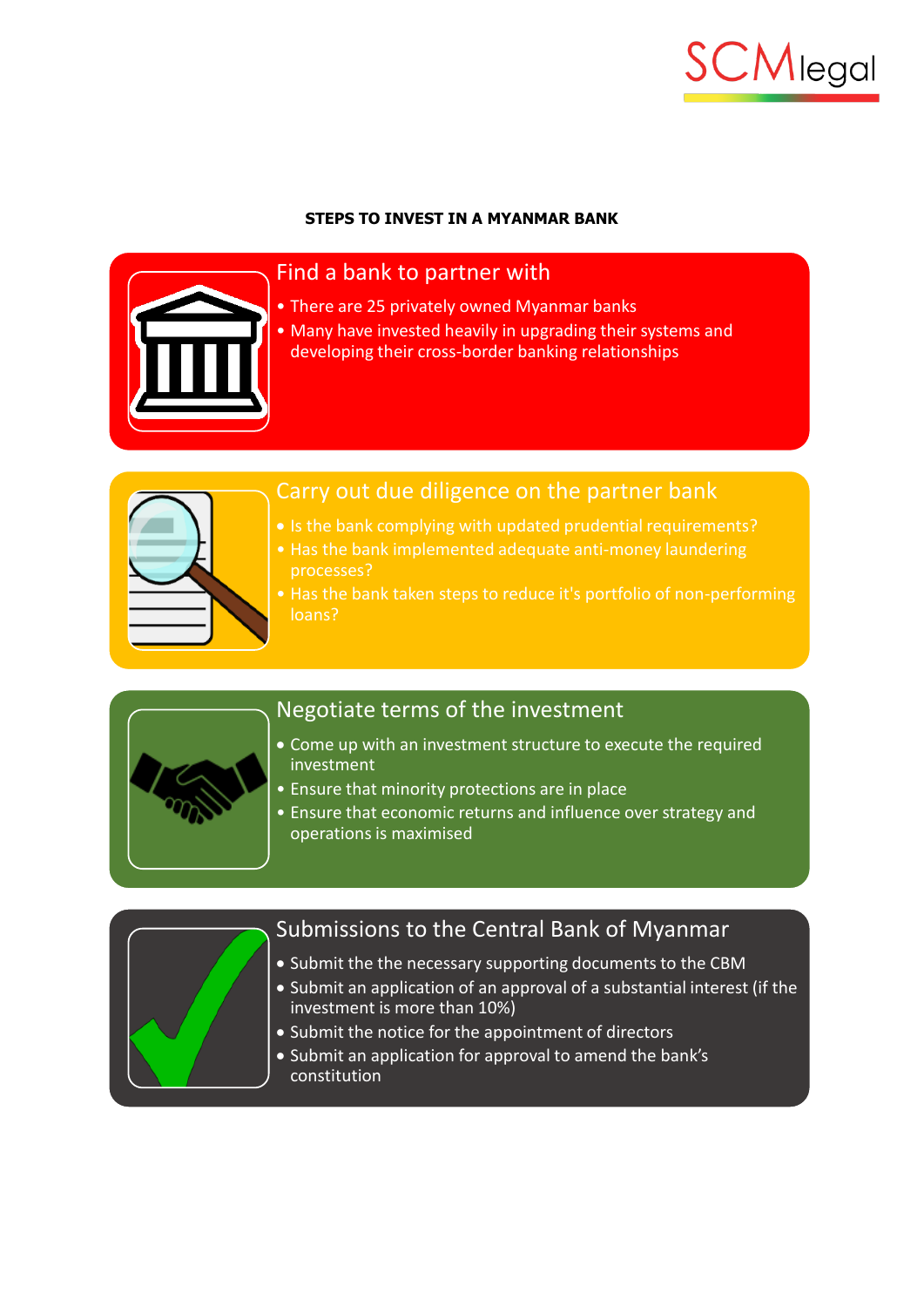

## **THE DOOR OPENS TO INVESTING IN A MYANMAR BANK**

The Central Bank of Myanmar (**CBM**) issued notice CBM/Regulation/1(1/2019) on 29 January 2019 (**Notice**)allowing Myanmar private banks to accept up to 35% equity investment from foreign banks and financial institutions. While not a change in law, it marks a change in the policy of the CBM which until now had not permitted foreign investment in locally owned Myanmar banks.

This is good news for the local banks, many of whom need injections of capital, technology and knowhow to expand, and for foreign financial institutions too, who may now gain exposure to Myanmar's retail banking sector and strong corporate banking portfolios. It builds on other recent well designed reforms which will both strengthen and develop Myanmar's finance sector, such as the imposition of more stringent financial standards, licencing mobile financial service providers, expanding the services that foreign licenced banks are able to supply, development of a domestic market for Government issued bonds, permitting local banks to undertake unsecured lending, and allowing the use of Yen and Yuan/RMB for cross-border transactions.

This note explores some of the legal and commercial considerations in investing in a Myanmar bank, based on our experience in the sector and the intimate knowledge that comes with having drafted the applicable law.

#### 1 **INVESTMENT PROCESS – WHEN APPROVAL IS NEEDED**

#### 1.1 **Who can invest**

To take advantage of this opportunity the investor must be a foreign bank or financial institution. This includes foreign banks which already have a licenced branch operating in Myanmar.

The Notice does highlights the section of the Financial Institution Law 20/2016 (**FIL**) which restricts cross ownership of more than 5% between banks. Foreign banks, including those with branches in Myanmar, are exempted from this limit under another provision of the FIL. The purpose of including the reference to the cross-ownership restriction in the Notice is unclear, however in informal guidance to us the CBM stated that the intention is to limit the foreign investor from making an investment which exceeds 5% of the investor's capital.

# 1.2 **Which Myanmar banks**

There currently are 25 Myanmar banks with a banking licence. These are all eligible to partner with a foreign bank or financial institution.

| Myanmar Citizens Bank Ltd | Asia Yangon Bank Ltd                              | Ayeyarwady Bank Ltd                  |
|---------------------------|---------------------------------------------------|--------------------------------------|
| First Private Bank Ltd    | <b>Tun Foundation Bank Ltd</b>                    | United Amara Bank Ltd                |
| Co-operative Bank Ltd     | Kanbawza Bank Ltd                                 | Myanma Apex Bank Ltd                 |
| Yadanabon Bank Ltd        | Small & Medium Industrial<br>Development Bank Ltd | Naypyitaw Sibin Bank Limited         |
| Myawaddy Bank Ltd         | <b>Global Treasure Bank Ltd</b>                   | Myanmar Microfinance Bank<br>Limited |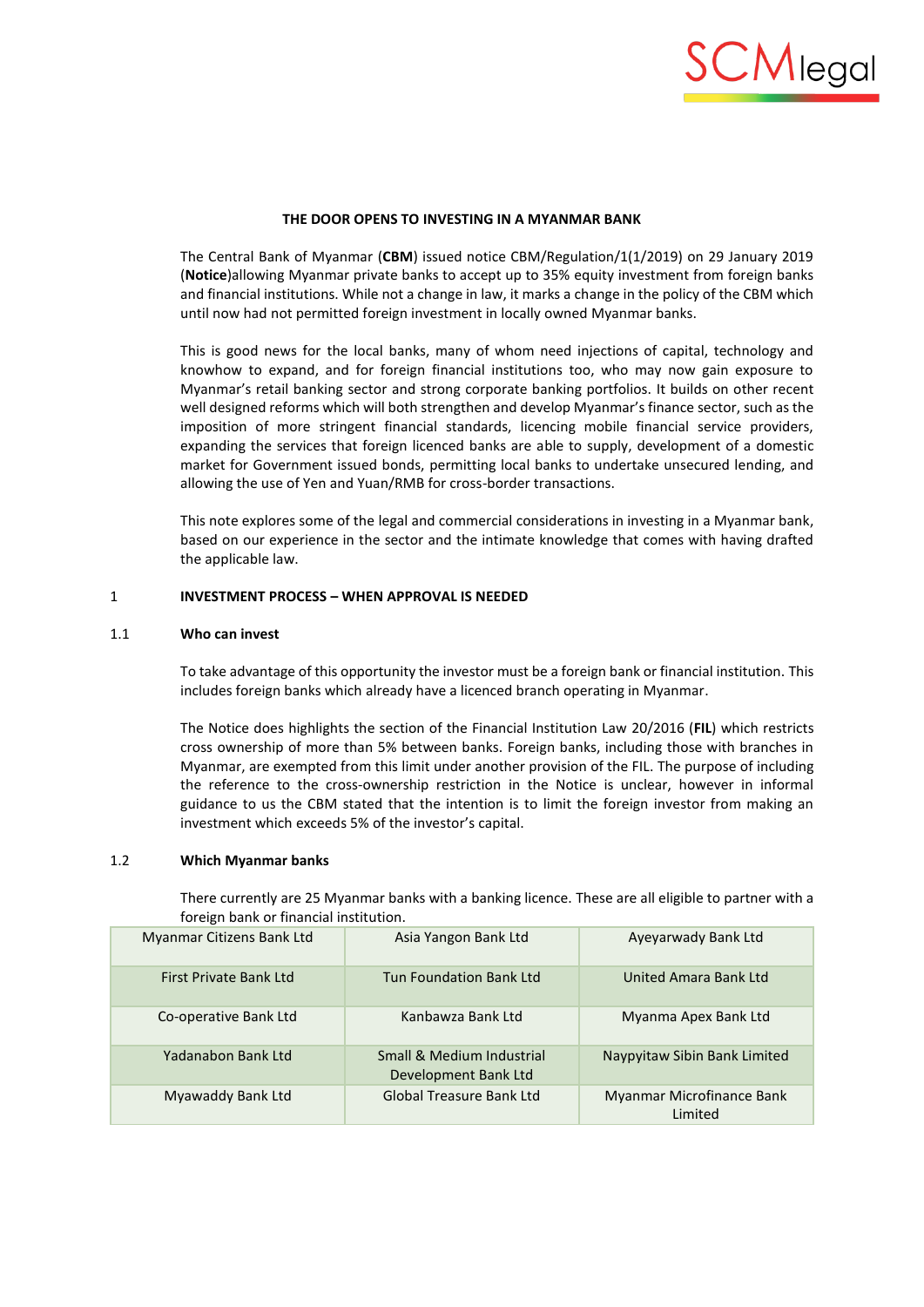#### www.scm-legal.com

| Yangon City Bank Ltd                      | <b>Rural Development Bank Ltd</b> | <b>Construction and Housing</b><br>Development Bank Limited |
|-------------------------------------------|-----------------------------------|-------------------------------------------------------------|
| Yoma Bank Ltd                             | Innwa Bank Ltd                    | Shwe Rural and Urban<br>Development Bank Limited            |
| Myanmar Oriental Bank Ltd                 | Asia Green Development Bank Ltd   | <b>Ayeyarwaddy Farmers</b><br>Development Bank Limited      |
| Glory Farmer Development Bank<br>I imited |                                   |                                                             |

#### 1.3 **Is approval required for all investments**

No, the FIL has no restriction on foreign investor investing in a Myanmar bank and the Notice only includes a requirement that a submission is made to the CBM.

Under the FIL, CBM approval is required where a "substantial interest" (10%) is being acquired in a Myanmar bank.

Approval must be granted before completion of the acquisition.

While there is no express provision under the FIL or Notice for the CBM to approve applications for investment under 10%, past CBM policy has been to require its approval. We anticipate that they may continue to seek to apply this.

# 1.3.1 **The substantial interest test**

If after the acquisition the investor will either: own more than 10% of the share capital in a Myanmar bank; control more than 10% of the voting rights; or control the management of the bank, then the investor will be considered as holding a substantial interest in the bank.

Before obtaining such substantial interest, an application must be made to the CBM to approve the investment. The policy is to ensure that the investor is "fit and proper". Accordingly, the CBM will assess the investment by carrying out background checks on the investor, and it may not approve the investment if it determines that:

- (a) the investor, if an individual is not a fit or proper person;
- (b) the investor, if a body corporate, has one or more directors or a CEO who is not a fit or proper person; or
- (c) facts are known to the CBM to indicate that the person making the acquisition would exercise significant influence on the bank that would threaten the sound and prudent management of the bank.

The fit and proper person test is a review of the probity, integrity, diligence, competence, banking and business experience of the investor.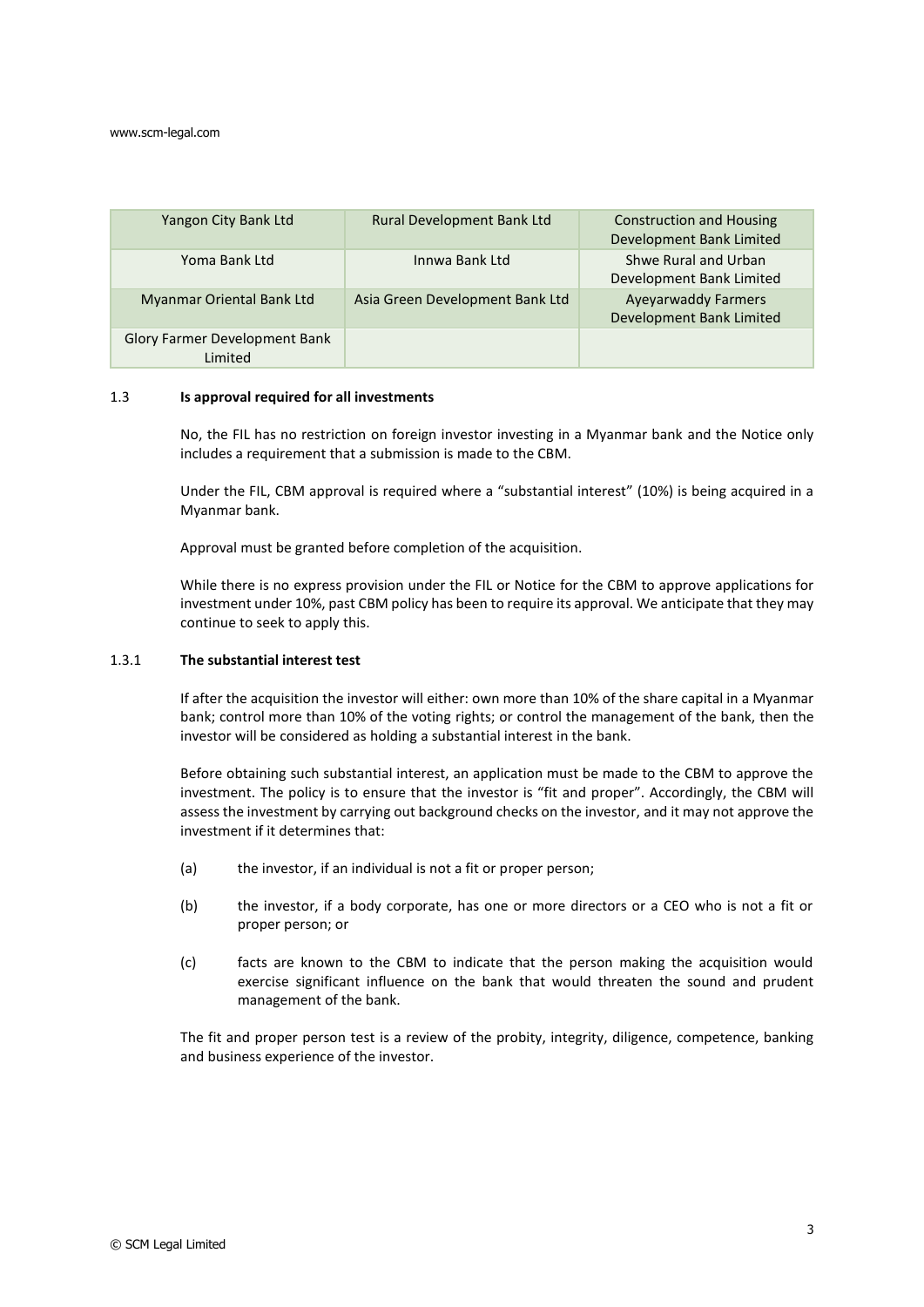## 2 **ACCESS TO NON-CORE BUSINESSES**

#### 2.1 **Insurance or securities brokerage business**

Banks in Myanmar are allowed, through a subsidiary, to operate insurance and security brokerage businesses. A foreign investor can indirectly gain exposure to an insurance business when investing in a bank. Indeed, several Myanmar banks have already established licenced insurance businesses.

Pursuant to announcement 1/2019 by the Ministry of Planning and Finance issued on 2 January 2019 it is already possible for foreign insurance companies to acquire a 35% stake directly in life and nonlife insurers in Myanmar.

#### 2.2 **Investment banking**

There are a number of restrictions under the FIL which curtail the ability of a bank to operate an investment banking business. Banks are only allowed to hold shares in a public company and it may not hold shares in a company to an aggregate value exceeding 10% of the unimpaired capital funds of the bank.

Banks may also not engage in a wholesale or retail trading businesses, and there are also restrictions on a bank's ability to buy and hold immoveable property (aside from standard security enforcement processes).

## 2.3 **Mobile money business**

With the approval of the CBM, banks may operate a mobile money service. This is either on a standalone basis or they may enter into an agreement with a service provider to provide mobile money services on its behalf.

# 3 **PRUDENTIAL AND OTHER REGULATORY CONSIDERATIONS**

Many regulatory provisions need to be understood and evaluated when conducting due diligence and planning future business operations.

# 3.1 **Prudential standards**

The CBM in July 2017 published a number of new prudential standards affecting Myanmar owned banks. These regulations in many cases were replacing prudential requirements which were over 30 years old. The prudential requirements required banks to quickly implement higher capital adequacy ratios, stricter treatment of non-performing loans, restrictions on overdraft lending and higher risk weightings on certain types of assets and loans.

Myanmar banks have found it challenging to adopt the new prudential standards, with the CBM giving banks leeway on the time by which full compliance with these new prudential requirements was required. Time is running out however and many banks face challenges to comply.

Foreign investors looking at investing in Myanmar banks should carry out detailed due diligence assessing the position of the banks and determine what is required to satisfy prudential standards.

Key prudential regulations: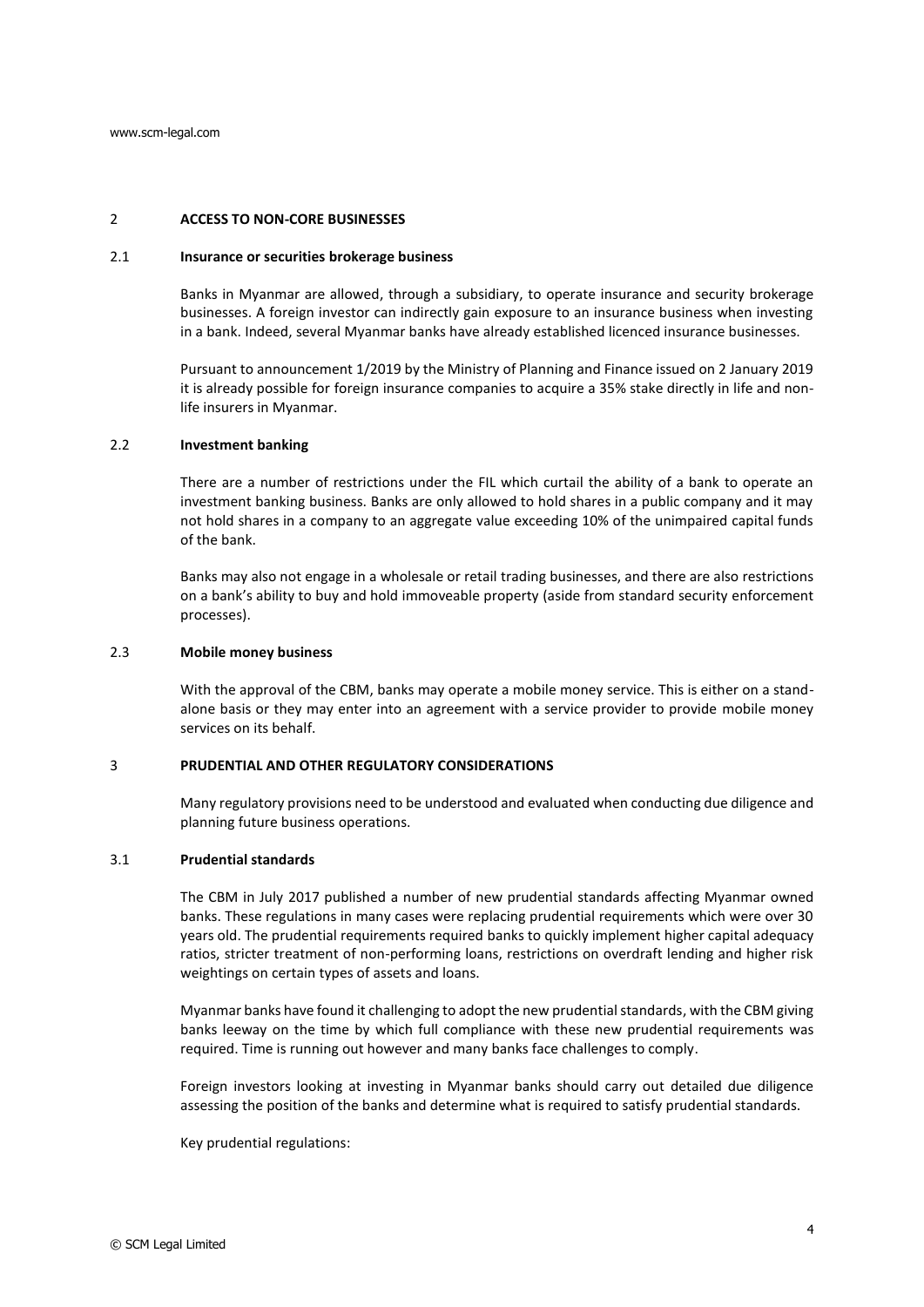#### www.scm-legal.com

| Capital Adequacy Regulation            | Asset Classification and Provisioning Regulation |
|----------------------------------------|--------------------------------------------------|
| Liquidity Ratio Requirement Regulation | Large Exposures Regulation                       |

#### 3.2 **Anti-money laundering**

Banks and financial institutions in Myanmar are subject to the Anti-Money Laundering Law 2014 (**AMLL**), putting in place a comprehensive anti-money laundering regime which needs to be adhered to by banks in Myanmar.

The AMLL requires that banks carry out detailed customer due diligence, have risk based anti-money laundering compliance mechanism, employ a dedicated compliance function and submit reports to the Financial Intelligence Unit. Compliance by banks and financial institutions is monitored by the Central Bank which has published the Directive for the CDD Measures, Directive No. (21 /2015) setting out the customer due diligence requirements.

When carrying out due diligence on banks it needs to be considered whether required procedures and processes are in place and the requirements of the AMLL are being complied with.

#### 3.3 **Large exposures**

Banks are generally not permitted to take on a financial exposure with respect to a single or group counterparty which constitutes an aggregate liability of more than 20% of the core capital of the bank.

# 4 **NEGOTIATING THE VENTURE**

When negotiating with the chosen Myanmar bank, the foreign investor should ensure that it is happy with the level of control it gets and is comfortable with the protections it is afforded as a minority shareholder. The new Myanmar Companies Law, drafted by members of the SCM Legal team, provides a very high level of minority investor protection and also flexibility in structuring to allow for enhanced ownership and influence.

# 4.1 **Board of directors**

The foreign investor will be able to participate in the operational decision making of the bank by appointing directors. A bank may not have less than 5 directors. The directors must all satisfy the fit and proper person test (so this will need to be navigated by a new investor's nominee directors alongside the fit and proper person test that goes with becoming a substantial shareholder). The CBM will take a number of factors into consideration when determining the suitability of a director, including reviewing the proposed director's qualifications and past conduct.

30 days prior notice needs to be given to the CBM before a new director is appointed.

A bank must also provide 30 days prior notice to the CBM before appointing a new CEO.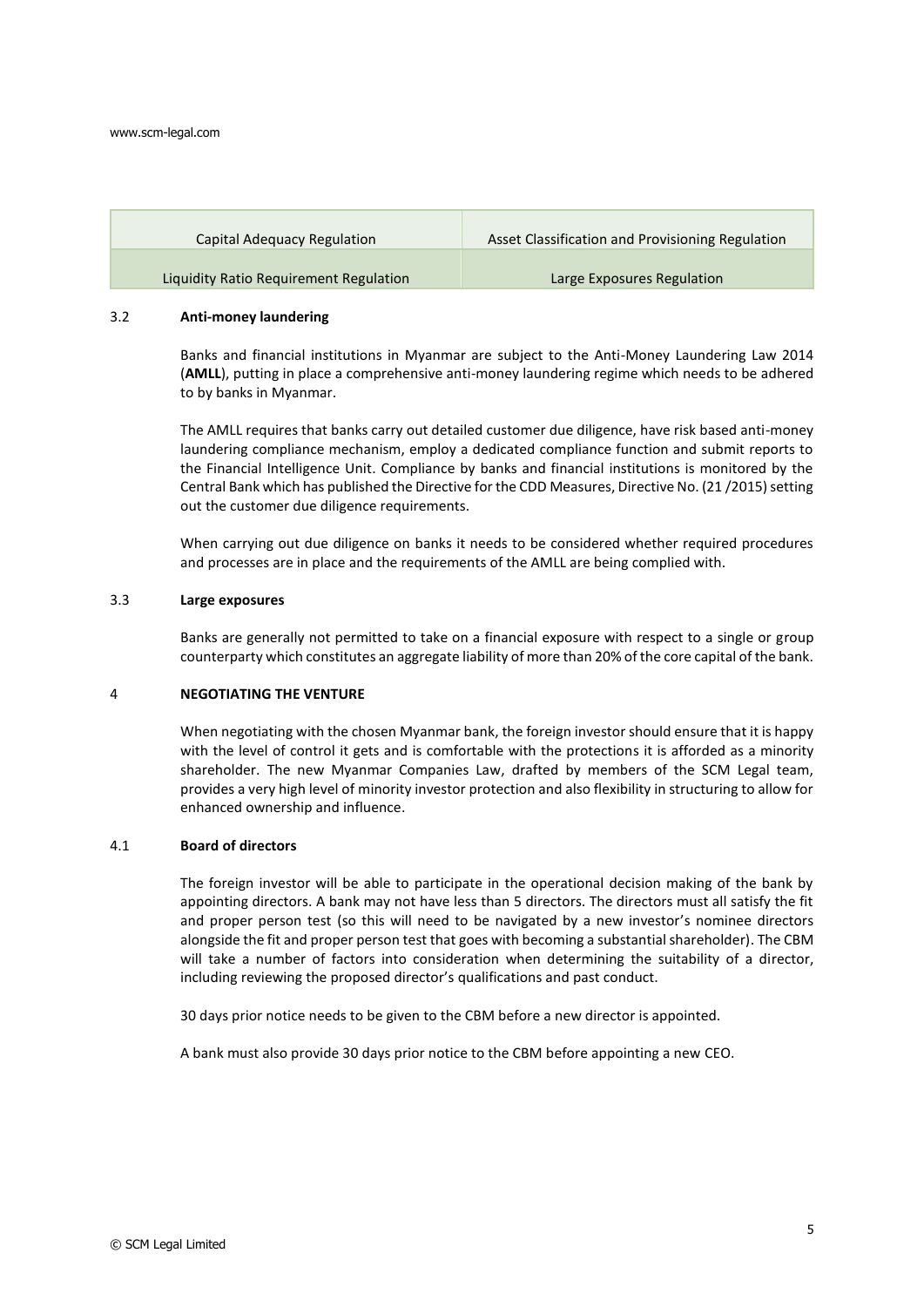## 4.2 **Minority protections**

As foreign investors will be allowed to only hold a 35% equity stake in Myanmar banks, understanding the protections available to safeguard the investment is an important consideration when making an investment. Investors may protect their investments in several ways.

## 4.2.1 **Myanmar Companies Law**

The MCL became effective on 1 August 2018 and includes a number of minority shareholder protections.

#### **Shareholders' approval**

The day to day operations of a bank are controlled by its directors, however a number of the important decisions which affect a company are reserved for the shareholders. Of these decisions most can be decided on a simple majority, however a few can only be passed by a special resolution which requires 75% approval. A foreign investor holding 35% of the voting shares in a bank will effectively be able to veto these decisions. These decisions relate to changing the share structure, rights of shareholders and constitutional documents of the bank. Other "super majority" matters could potentially be included in a bank's constitution too.

#### **Oppressive conduct**

If the majority shareholder acts in a manner which is considered oppressive to, unfairly prejudicial to, or unfairly discriminatory against the minority shareholder, the minority shareholder can bring a claim for oppressive conduct.

If courts find that oppressive conduct has occurred, they have a wide range of powers to halt the conduct, require that an action to be undone or award damages.

## **Derivative action**

Leave to the court can be sought to bring an action on behalf of the bank. This may be used, for example, where a director may have breached their duties to the bank, but the board is unwilling to have the bank commence proceedings against the director.

The courts again have a wide range of remedies available to it, similar to those in the case of oppressive actions.

#### 4.2.2 **Myanmar Investment Laws**

The Myanmar Investment Law 40/2016 (**MIL**) and the more detailed Myanmar Investment Rules affords a foreign investor in Myanmar a number of other important protections when investing in Myanmar. SCM Legal is pleased to have advised the Government on the drafting of the MIR and the implementation of the Law.

# **Discrimination**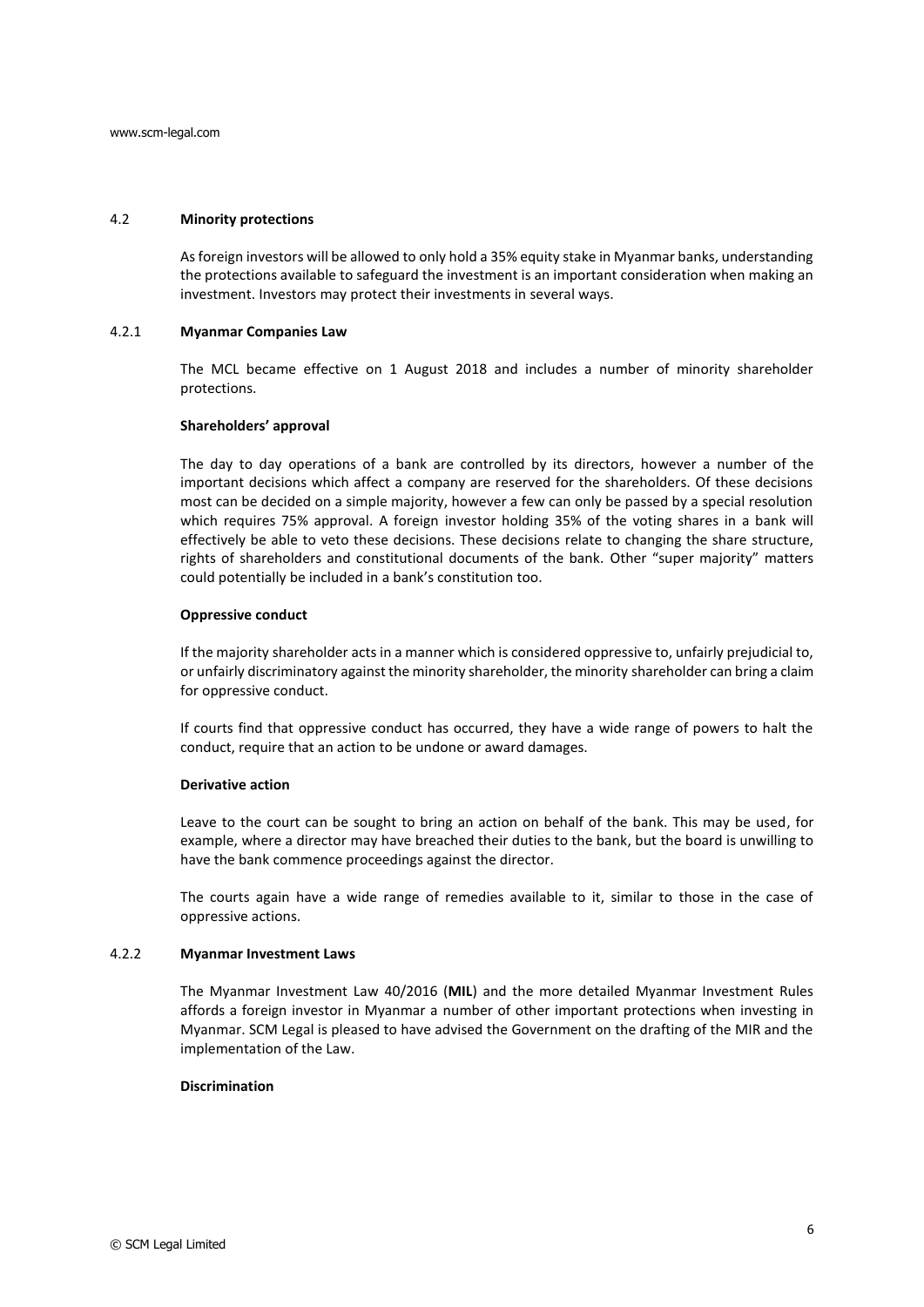The MIL generally requires equal treatment of foreign and Myanmar investors, providing foreign investors with greater clarity on what they can do and more comfort that they will invest on a level regulatory playing field.

Fair and equitable treatment of investors is a feature of the MIL, giving investors the right to obtain information on any decisions made or measures taken by the authorities which affect them.

If investors have any regulatory grievances, they can now submit their grievances to the Myanmar Investment Commission which has procedures in place to assist investors if their rights are not respected. These will be further enhanced in coming months (we are currently advising the MIC on this project).

## **Capital remittances**

The MIL guarantees the right of an investor to remit dividends offshore. This right also extends to management fees which a Myanmar bank may pay to a foreign shareholder which provides management or back office support offshore.

## **Expropriation**

Investments in Myanmar are protected against expropriation, unless it is in the public interest and carried out in a non-discriminatory manner, in which case the investor is entitled to fair and adequate compensation.

# 4.2.3 **Contractual protections**

When agreeing the terms governing the relationship between the bank's shareholders, consideration should be given on whether to include any further minority protections. Topics which need to be addressed include:

(a) board control and whether board representation matches share ownership (f) matters which need to be agreed by both shareholders

(g) exit mechanisms

(h) dividend policy

(i) dispute resolution process

(j) competition restrictions, to the extent allowed by law

- (b) procedures controlling directors' meetings and voting
- (c) future funding obligations
- (d) entry of new shareholders
- (e) dilution of shareholders' interests

# 5 **STRUCTURING THE INVESTMENT**

# 5.1 **Additional investment**

Foreign banks are currently limited to making up to a 35% equity investment in a Myanmar bank. If the bank requires additional capital, and the investor wants further exposure, then it may be possible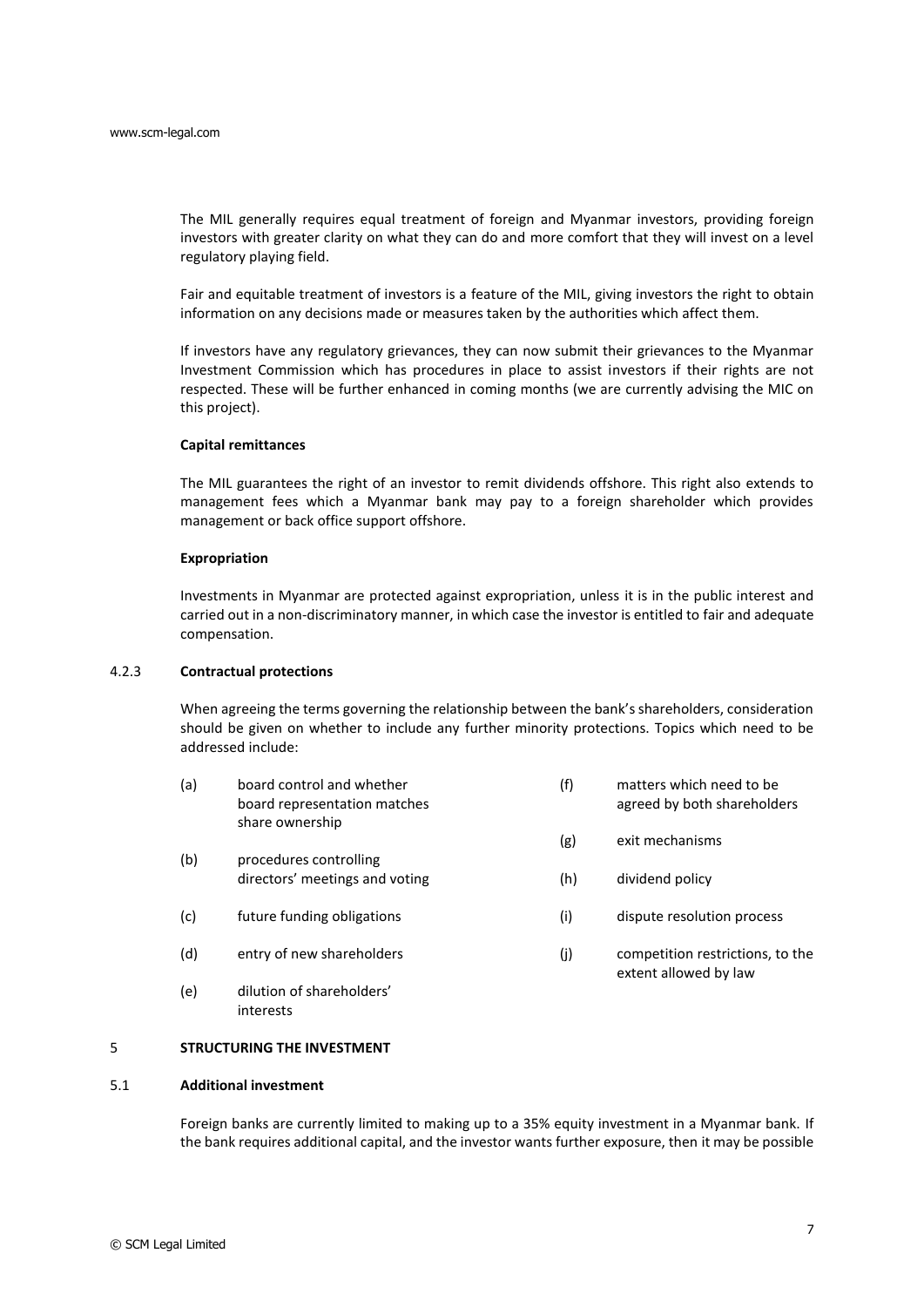to adopt hybrid and other more refined capital structures to meet those requirements. Including provisions to ratchet up ownership in line with further liberalisation of policy in this area could also be considered.

Stefan Chapman

#### **Disclaimer**

This publication has been prepared for informational purposes and should not be considered as legal advice. SCM Legal is not responsible for any actions taken based on the information in this publication.